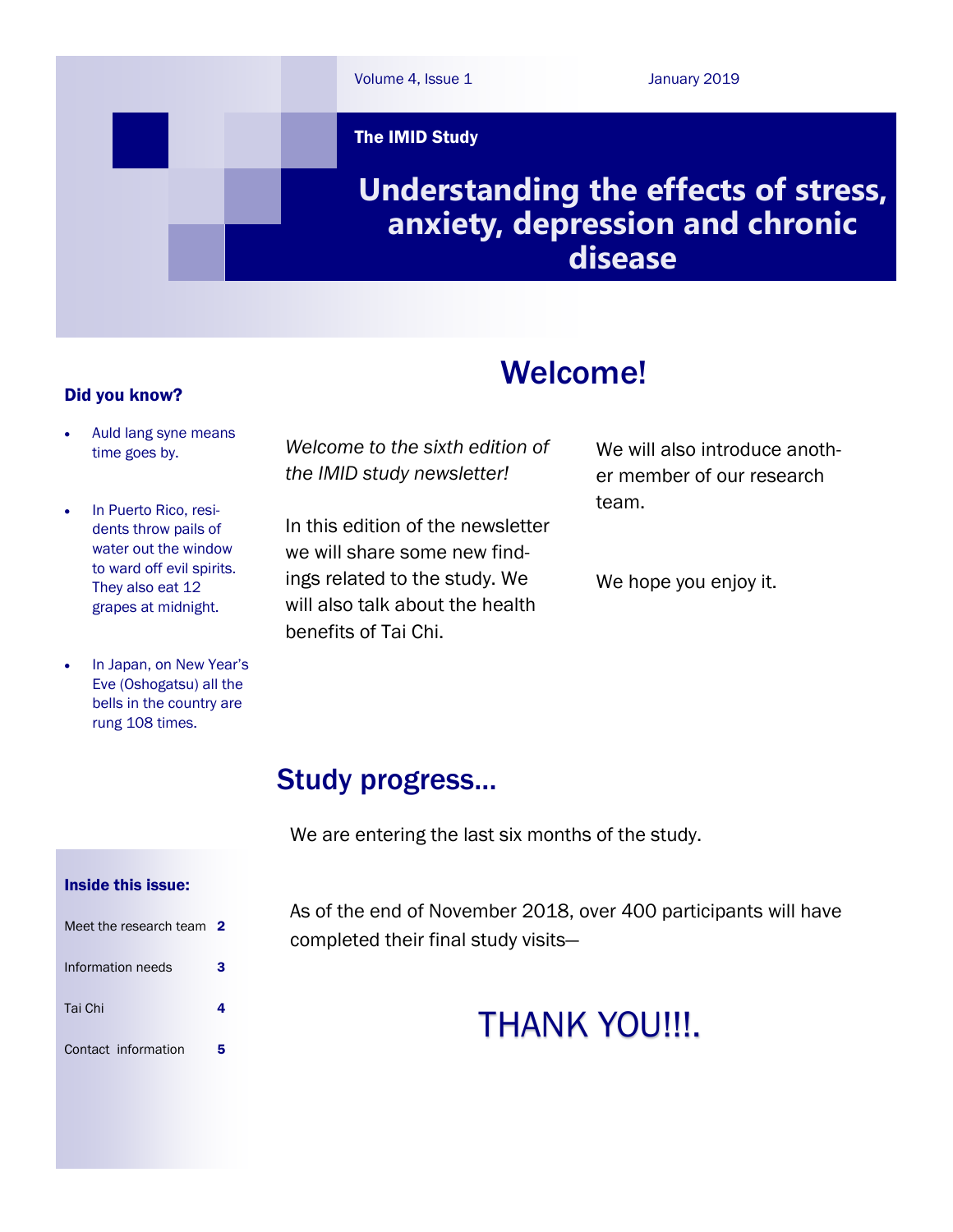# Meet the research team: Dr. Carol Hitchon

# *Where are you from?*

...Alberta. I have lived in Manitoba for many years.

# *What do you hope to learn from this study?*

...What is the impact of mental health conditions in people with immune-mediated diseases such as rheumatoid arthritis (the condition I see in my

clinic), how to recognize when this is affecting overall wellness and care, and how best to help people suffering from rheumatoid arthritis and mental health concerns.

# *What other research are you involved in?*

My other research projects are centred around trying to understand the biology of inflammatory arthritis so we can learn how to predict arthritis-related outcomes, how to optimize treatments for arthritis and how to improve the overall wellbeing of people living with arthritis. I am also trying to improve rheumatology care in areas where it is hard to see a rheumatologist



Carol Hitchon, MD

# In the news

# *Genetics of depression*

A study of 135,458 people with depression & 344,901 people without depression identified 44 genes associated with an increased risk of depression.

# *Depression as a risk factor for rheumatoid arthritis*



A study involving health records data from over 5,000,000 British residents found that depression increased the risk of developing RA in the future. Treatment with an antidepressant appeared to reduce the risk.

# *Depression as a risk factor for IBD*



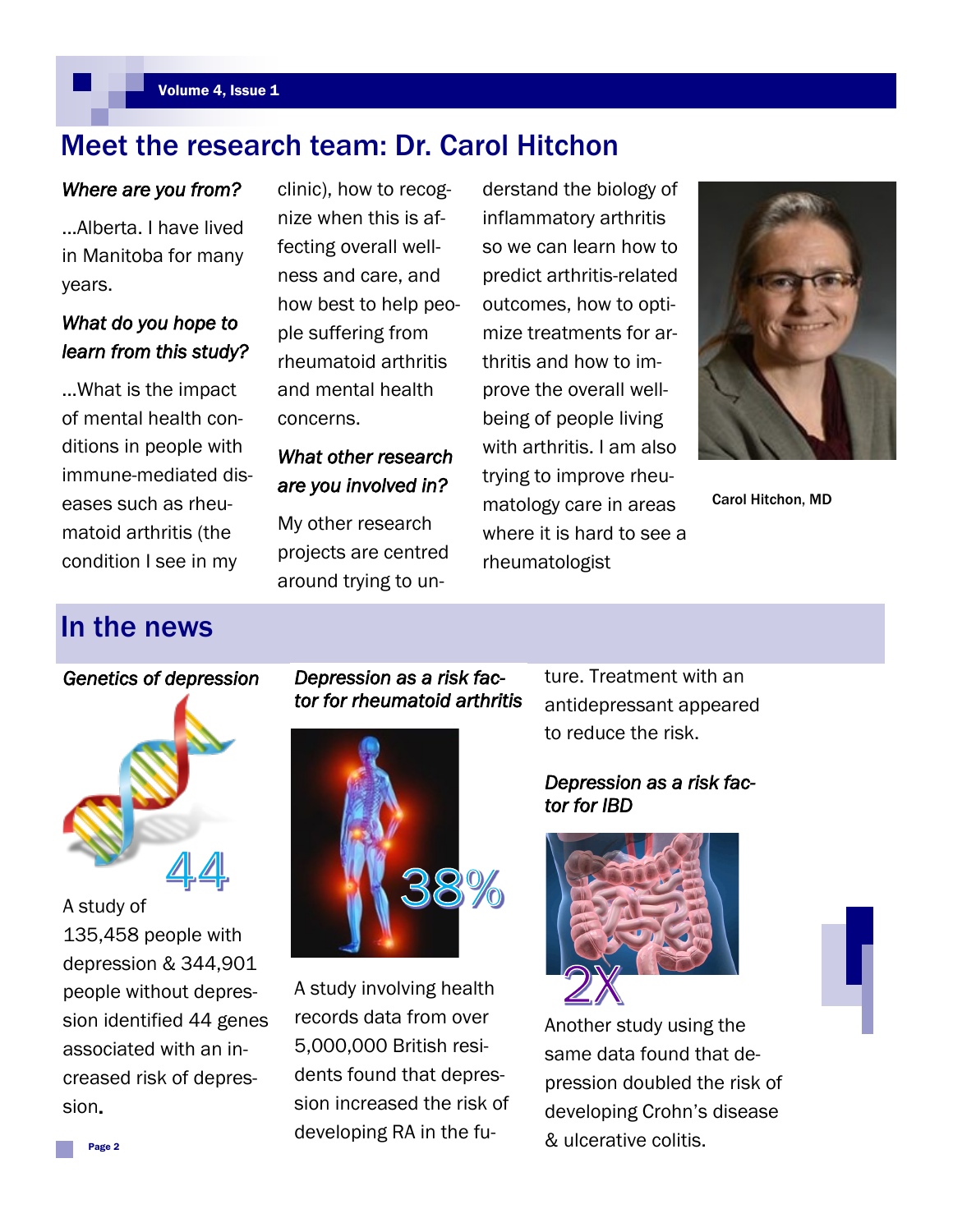# Information Preferences Regarding Depression in the IMID Study

### *What question were we trying to answer?*

We wanted to know about the information needs and preferences people with IBD, MS, RA have about depression. This is important to design useful information resources.

### *What did we ask about?*

We asked study participants to participate in an option online survey. We asked what information would be important with respect to treatment options, costs of treatment, risks and benefits.

### *Who participated?*



- 328 participants 114 with IBD
- 141 with MS
- 73 with RA

On average they were about 54 years old. Almost half of participants had been treated for depression in the past.

### *What did we find?*

Depression topics of greatest interest were how well the treatment works, potential drug interactions, common side effects of treatment, the purpose of treatment and how the treatment works.

The most popular information formats were:

- Discussion with a counselor
- Written information
- Discussion with a doctor



Women wanted more information than men. If they had depression, people with IBD, MS and RA thought they would be likely to get information from a variety of sources but the likely sources differed between men & women (see Figure).



3 out of 4 were women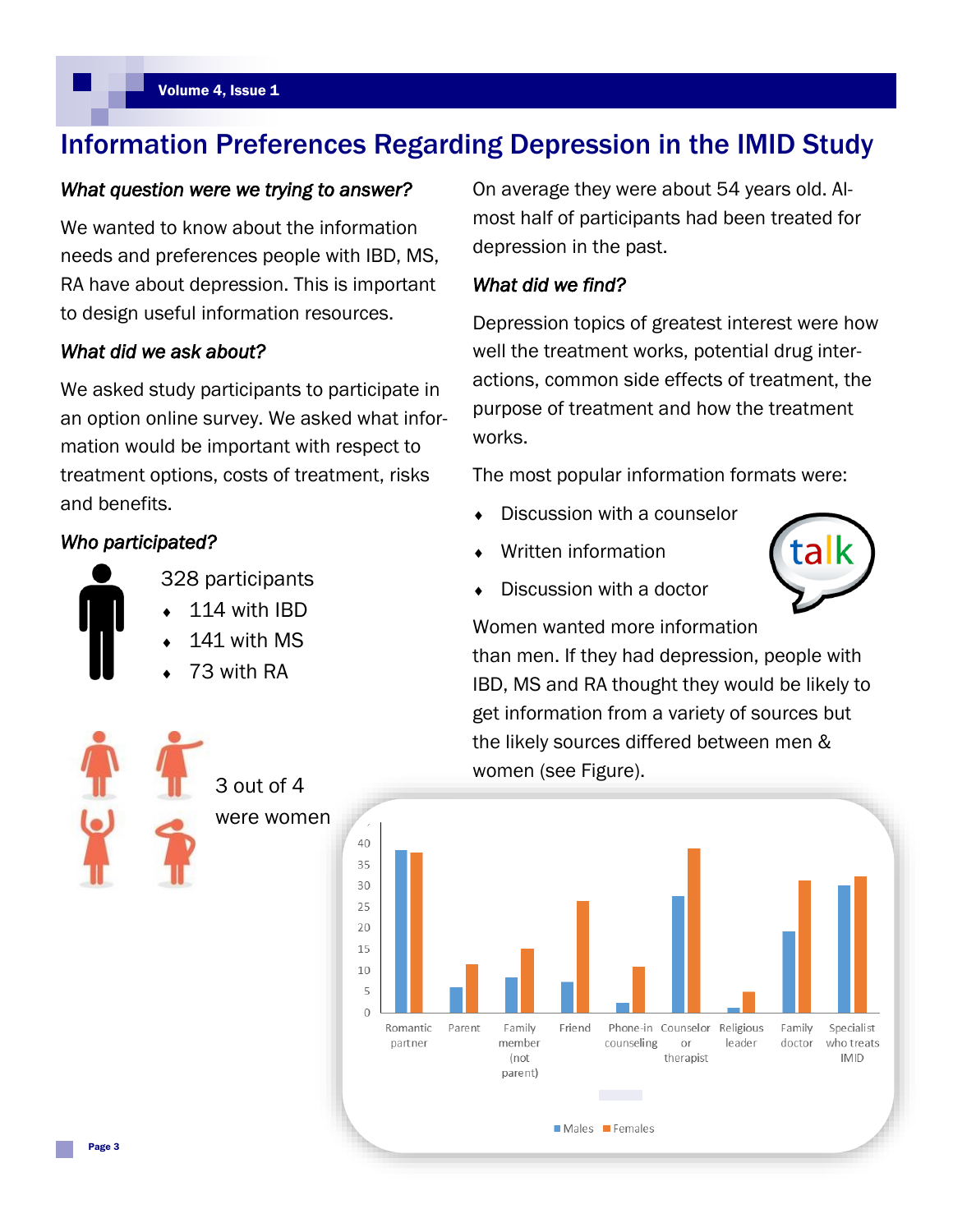# Tai Chi

Researchers are increasingly interested in the health benefits of Tai Chi.

# *What is the origin of Tai Chi?*

Tai Chi was developed in China centuries ago as a self-defense technique. In the last fifty years Tai Chi has spread to other countries. Now, Tai Chi is practiced as a mind-body exercise. There are several different forms of Tai Chi including the Yang, Chen, Wu, Hao and Sun styles.

# *What does Tai Chi involve?*

Tai Chi brings together slow, gentle and deliberative movements, as well as breathing exercises, and focused attention.

# *Who can practice Tai Chi?*

Tai Chi can be practiced by people of all ages, whether in good health or poor health. It can be adapted for practice by people in wheelchairs.

# *What are the health benefits of Tai Chi?*

In healthy people who are stressed, Tai Chi reduces anxiety and improves energy. In multiple sclerosis, a study of 32 people found that practicing Tai Chi for 90 minutes twice a week was associated with improved balance, coordination and depression. A review of 21 clinical trials which

tested the benefits of Tai Chi in people with chronic conditions found that Tai Chi improved health-related quality of life. People with musculoskeletal disorders such as arthritis particularly appeared to benefit.